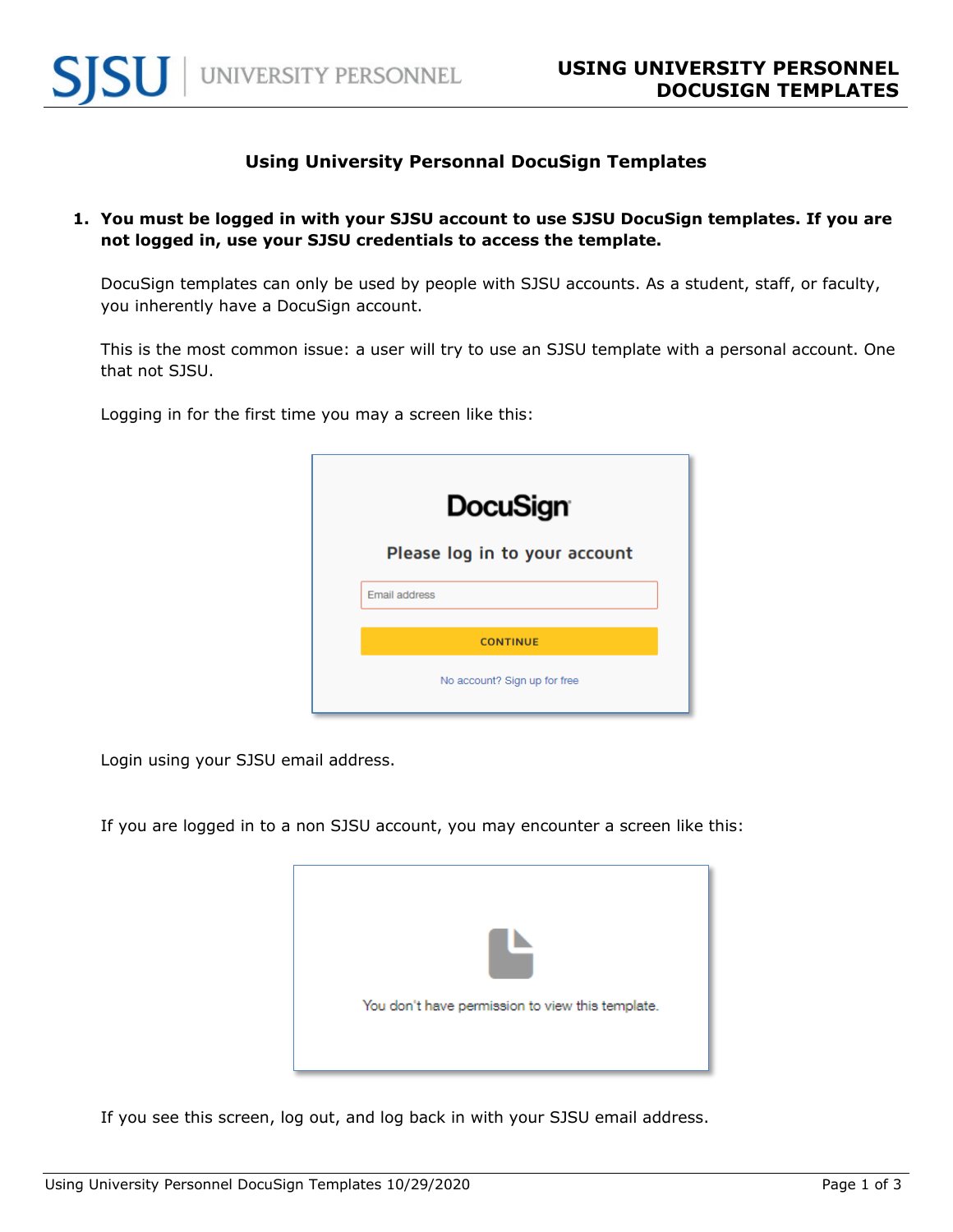**2. Once you gain access to the template, click the blue USE button in the upper left.** 



- **3. Enter the Names and Emails for any recipients that are needed.**
- **4. Click SEND.**

|                | Recipients    |               |                    |
|----------------|---------------|---------------|--------------------|
|                | Employee      | NEEDS TO SIGN | CUSTOMIZE v        |
|                | Name*         |               |                    |
|                | a             |               |                    |
|                | Email *       |               |                    |
|                |               |               |                    |
|                |               |               |                    |
| $\overline{2}$ | Supervisor    | NEEDS TO SIGN | <b>CUSTOMIZE V</b> |
|                | Name*         |               |                    |
|                |               |               |                    |
|                | Email *       |               |                    |
|                |               |               |                    |
|                |               |               |                    |
|                | Authorization | NEEDS TO SIGN | CUSTOMIZE v        |

**NOTE:** Some templates will contain predefined recipients and their Name and Email will not be editable.